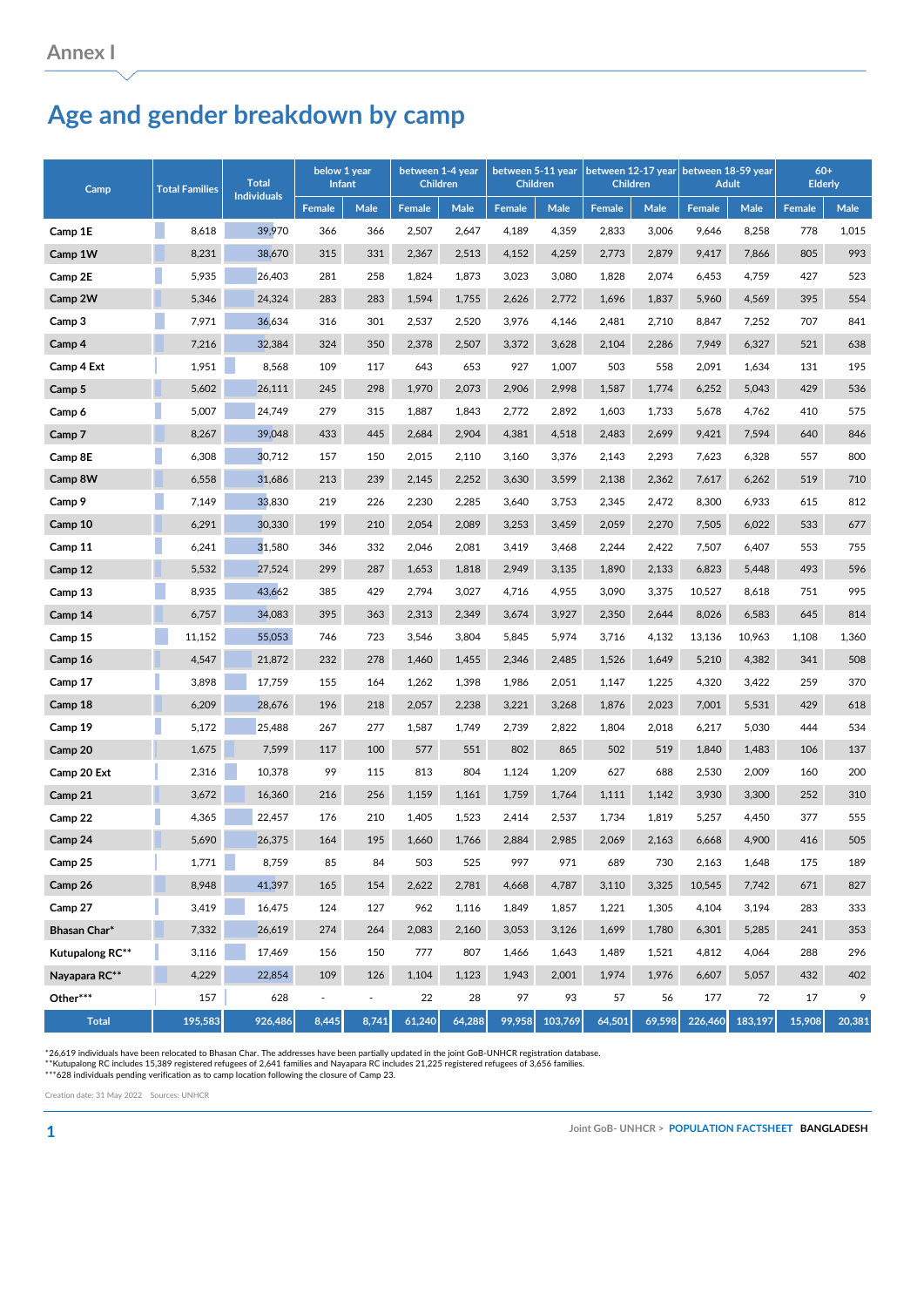## **Population figures by specific needs**

| Camp               | <b>Total Families</b><br>with PSNs | <b>Total</b><br><b>Individuals with</b><br><b>PSNs</b> | <b>Individuals with</b><br>child at risk | <b>Individuals</b><br>with Disability | <b>Individuals with</b><br>Older person at<br>risk | <b>Individuals with</b><br><b>Serious medical</b><br>condition | <b>Individuals with</b><br>Single parent or<br>caregiver | <b>Individuals with</b><br><b>Specific legal &amp;</b><br>physical protection<br>needs | <b>Individuals with</b><br>Unaccompanied /<br>separated child | <b>Other PSNs</b> |
|--------------------|------------------------------------|--------------------------------------------------------|------------------------------------------|---------------------------------------|----------------------------------------------------|----------------------------------------------------------------|----------------------------------------------------------|----------------------------------------------------------------------------------------|---------------------------------------------------------------|-------------------|
| Camp 1E            | 1,113                              | 1,219                                                  | 40                                       | 438                                   | 88                                                 | 145                                                            | 466                                                      | 74                                                                                     | 77                                                            | 37                |
| Camp 1W            | 1,087                              | 1,208                                                  | 37                                       | 428                                   | 72                                                 | 122                                                            | 493                                                      | 57                                                                                     | 108                                                           | 27                |
| Camp 2E            | 1,401                              | 1,556                                                  | 62                                       | 401                                   | 53                                                 | 254                                                            | 657                                                      | 273                                                                                    | 85                                                            | 24                |
| Camp 2W            | 1,075                              | 1,189                                                  | 78                                       | 277                                   | 42                                                 | 234                                                            | 518                                                      | 138                                                                                    | 77                                                            | 19                |
| Camp 3             | 1,130                              | 1,205                                                  | 82                                       | 392                                   | 112                                                | 100                                                            | 498                                                      | 66                                                                                     | 57                                                            | 43                |
| Camp 4             | 1,181                              | 1,287                                                  | 67                                       | 376                                   | 72                                                 | 88                                                             | 558                                                      | 104                                                                                    | 111                                                           | 53                |
| Camp 4 Ext         | 385                                | 416                                                    | 23                                       | 117                                   | 25                                                 | 31                                                             | 183                                                      | 46                                                                                     | 28                                                            | 16                |
| Camp 5             | 855                                | 945                                                    | 40                                       | 223                                   | 73                                                 | 107                                                            | 417                                                      | 83                                                                                     | 72                                                            | 40                |
| Camp 6             | 604                                | 665                                                    | 23                                       | 220                                   | 19                                                 | 110                                                            | 280                                                      | 29                                                                                     | 49                                                            | $\overline{7}$    |
| Camp 7             | 1,237                              | 1,366                                                  | 45                                       | 341                                   | 44                                                 | 210                                                            | 624                                                      | 102                                                                                    | 117                                                           | 35                |
| Camp 8E            | 972                                | 1,095                                                  | 29                                       | 351                                   | 55                                                 | 232                                                            | 410                                                      | 45                                                                                     | 67                                                            | 39                |
| Camp 8W            | 851                                | 940                                                    | 34                                       | 243                                   | 73                                                 | 81                                                             | 416                                                      | 60                                                                                     | 90                                                            | 43                |
| Camp 9             | 1,039                              | 1,187                                                  | 50                                       | 232                                   | 99                                                 | 42                                                             | 535                                                      | 111                                                                                    | 157                                                           | 54                |
| Camp 10            | 794                                | 887                                                    | 40                                       | 218                                   | 76                                                 | 28                                                             | 393                                                      | 54                                                                                     | 97                                                            | 40                |
| Camp 11            | 713                                | 795                                                    | 16                                       | 194                                   | 38                                                 | 32                                                             | 383                                                      | 39                                                                                     | 117                                                           | 17                |
| Camp 12            | 740                                | 835                                                    | 29                                       | 198                                   | 36                                                 | 77                                                             | 429                                                      | 31                                                                                     | 90                                                            | 16                |
| Camp 13            | 1,101                              | 1,184                                                  | 49                                       | 311                                   | 55                                                 | 84                                                             | 606                                                      | 51                                                                                     | 58                                                            | 42                |
| Camp 14            | 862                                | 906                                                    | 52                                       | 268                                   | 68                                                 | 45                                                             | 470                                                      | 50                                                                                     | 23                                                            | 19                |
| Camp 15            | 1,308                              | 1,384                                                  | 72                                       | 414                                   | 59                                                 | 71                                                             | 746                                                      | 91                                                                                     | 44                                                            | 24                |
| Camp 16            | 559                                | 595                                                    | 36                                       | 182                                   | 31                                                 | 35                                                             | 304                                                      | 30                                                                                     | 22                                                            | 21                |
| Camp 17            | 617                                | 668                                                    | 45                                       | 197                                   | 49                                                 | 40                                                             | 281                                                      | 54                                                                                     | 60                                                            | 33                |
| Camp 18            | 965                                | 1,043                                                  | 64                                       | 262                                   | 69                                                 | 87                                                             | 459                                                      | 67                                                                                     | 92                                                            | 50                |
| Camp 19            | 741                                | 805                                                    | 38                                       | 196                                   | 33                                                 | 84                                                             | 412                                                      | 27                                                                                     | 56                                                            | 23                |
| Camp 20            | 302                                | 345                                                    | 19                                       | 89                                    | 12                                                 | 30                                                             | 131                                                      | 27                                                                                     | 41                                                            | 22                |
| Camp 20 Ext        | 424                                | 467                                                    | 16                                       | 91                                    | 24                                                 | 36                                                             | 237                                                      | 61                                                                                     | 38                                                            | 22                |
| Camp 21            | 640                                | 679                                                    | 46                                       | 150                                   | 32                                                 | 31                                                             | 344                                                      | 122                                                                                    | 23                                                            | 19                |
| Camp 22            | 512                                | 559                                                    | 37                                       | 173                                   | 58                                                 | 28                                                             | 273                                                      | 23                                                                                     | 20                                                            | 3                 |
| Camp 24            | 1,315                              | 1,441                                                  | 135                                      | 257                                   | 33                                                 | 84                                                             | 770                                                      | 211                                                                                    | 109                                                           | 25                |
| Camp 25            | 344                                | 369                                                    | 17                                       | 82                                    | 14                                                 | 17                                                             | 207                                                      | 40                                                                                     | 26                                                            | 6                 |
| Camp 26            | 2,311                              | 2,629                                                  | 100                                      | 560                                   | 126                                                | 493                                                            | 1,173                                                    | 198                                                                                    | 199                                                           | 139               |
| Camp 27            | 734                                | 819                                                    | 37                                       | 179                                   | 30                                                 | 62                                                             | 454                                                      | 54                                                                                     | 61                                                            | 21                |
| <b>Bhasan Char</b> | 3,268                              | 3,511                                                  | 121                                      | 308                                   | $33\,$                                             | 228                                                            | 510                                                      | 187                                                                                    | 66                                                            | 2,405             |
| Kutupalong RC*     | 1,124                              | 1,431                                                  | 11                                       | 158                                   | 14                                                 | 121                                                            | 169                                                      | 579                                                                                    | 17                                                            | 511               |
| Nayapara RC*       | 1,490                              | 1,840                                                  | 3                                        | 264                                   | 52                                                 | 113                                                            | 287                                                      | 623                                                                                    | 47                                                            | 740               |
| Other**            | 110                                | 118                                                    | 5                                        | 16                                    | 10                                                 | 12                                                             | 72                                                       | 14                                                                                     | 6                                                             | 5                 |
| <b>Total</b>       | 33,904                             | 37,588                                                 | 1,598                                    | 8,806                                 | 1,779                                              | 3,594                                                          | 15,165                                                   | 3,821                                                                                  | 2,407                                                         | 4,640             |

\*Kutupalong RC includes 1,236 registered refugees of 962 families and Nayapara RC includes 1,607 registered refugees of 1,296 families. \*\*Individuals pending verification as to camp location following the closure of Camp 23.

**Creation date:** 31 May 2022 **Sources:** UNHCR